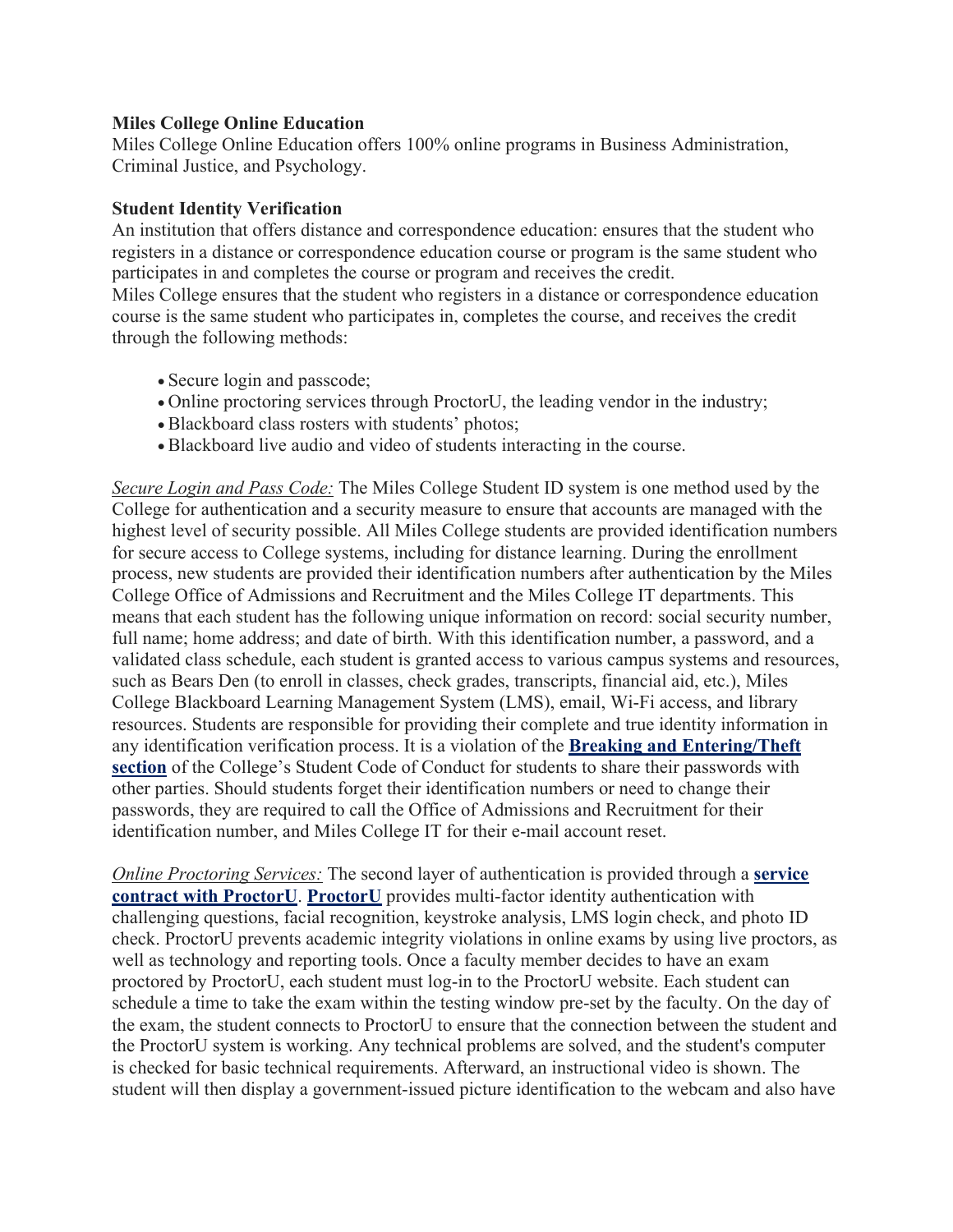their picture taken. The picture on the identification will be compared to the student using a combination of face recognition technology and the observation of the live proctor. The picture was taken of the student, and the student's identification is stored for future authentication uses. In order to secure the testing area, the proctor asks the student to pan his/her camera to show the complete workspace and surroundings. Finally, the proctor secures the virtual testing environment by checking for programs not allowed, virtual machines, and cloned monitors. The student must also close any prohibited software before starting the exam. The webcam will be used to monitor the student and the surroundings throughout the exam. At the completion of the exam, a report of all activities is sent to the faculty.

*Class Rosters with Students' Photos*: The third layer of authentication is the feature within Blackboard Learn Learning Management System with which instructors are able to access class rosters that include student photos associated with their names and accounts. The Blackboard Learning Management System integrates with College authentication services to ensure appropriate and secure student access to courses and other Student Information Systems. All users of the College's learning management system are responsible for **maintaining the security of their identification numbers and passwords**, or any other access credentials as required. Attempting to discover another user's password or attempting to gain unauthorized access to another person's files or email is prohibited and a violation of the Student Code of Conduct. This violation may result in one or a combination of the following: expulsion, suspension, and fine of not less than \$100, probation, and/or community service.

*Live Audio and Video of Students Interacting in the Course*: Live audio and video of students interacting in the course is also a feature of the Blackboard Learning Management System that provides a fourth layer of authentication.

The College protects the security, confidentiality, and integrity of student records and maintains security measures to protect and back up data, including students enrolled in distance and correspondence education courses or programs. Distance and correspondence student records are managed, maintained, and protected by the Office of the College Registrar and subject to the same privacy and confidentiality.

Faculty members use different combinations of these authentication options based on their discipline assessment methods and learning outcomes. As technology and personal accountability are not absolute in determining a student's identity, faculty members are encouraged to use these technologies and to design courses that use assignments and evaluations that support academic integrity. The table below shows various distance learning courses and the types of authentication options used in the different courses.

Course faculty and the Office of Academic Records ensure the appropriate student receipt of credit. The faculty member enters the final grade using the Bear's Den module, and the student receives credit for the course. Bear's Den is an online portal used to view and manage student information. Credit for the course is posted on the student's transcript at the end of the respective semester via the Office of Academic Records and the Bear's Den module.